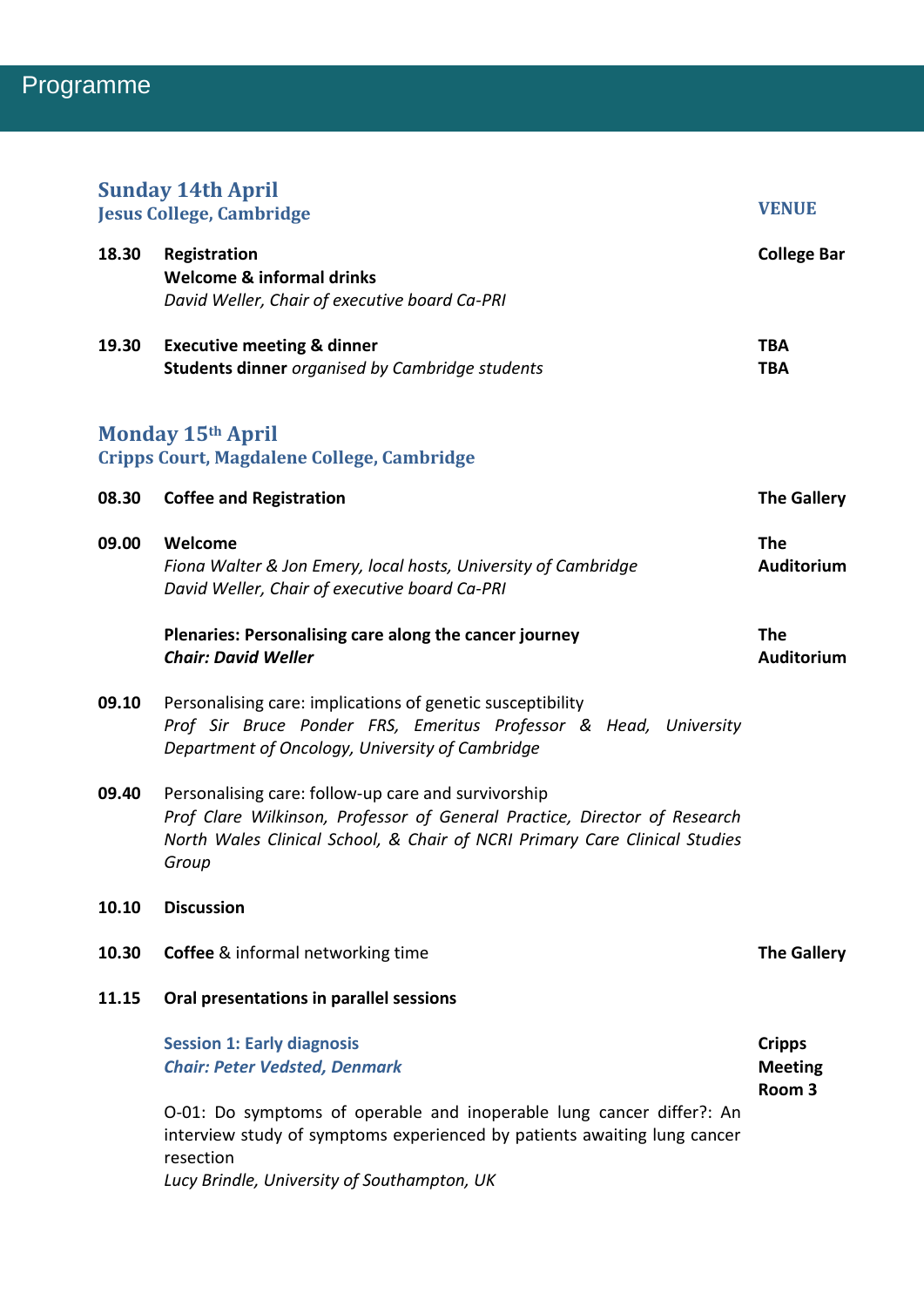O-02: Factors associated with later presentation and later stage at diagnosis of lung cancer: early results from a prospective cohort *Fiona Walter, University of Cambridge, UK*

O-03: Experience of symptoms potentially indicative of gynaecological cancers in UK women *Emma Low, University College London, UK Cancer Research UK Student Travel Award*

O-04: The acceptability of a gynaecological cancer information leaflet in general practice *Alice Simon, City University London, UK*

| <b>Session 2: Cancer care</b><br><b>Chair: Jeff Sisler, Canada</b>                                                                                           | <b>Cripps</b><br><b>Meeting</b><br>Room 4 |
|--------------------------------------------------------------------------------------------------------------------------------------------------------------|-------------------------------------------|
| O-05: Perception of continuity of care in patients newly diagnosed with lung<br>cancer and their family physician<br>Michele Aubin, Université Laval, Canada |                                           |
| O-06: Are there age disparities in presentation, diagnosis pathway and<br>treatment of colorectal patients?<br>Magdalena Esteva, Majorca, Spain              |                                           |
| O-07: Variation in patient experience of 'integrated care' for cancer<br>Catherine Saunders, University of Cambridge, UK                                     |                                           |
| O-08: How do Danish cancer patients perceive the performance of their<br>GP's?                                                                               |                                           |
| Soren Laursen, Danish Cancer Society, Denmark                                                                                                                |                                           |
| <b>Session 3: Survivorship</b><br><b>Chair: Clare Wilkinson, UK</b>                                                                                          | <b>Cripps</b><br><b>Meeting</b><br>Room 5 |
| O-09: The impact of geography on the experiences of young adult cancer<br>survivors                                                                          |                                           |
| Bo Miedema, Dalhousie University, Canada                                                                                                                     |                                           |
| O-10: Evolution in loneliness and quality of life in older versus younger<br>cancer patients<br>Laura Deckx, KU Leuven, Belgium                              |                                           |
| O-11: Long-term follow-up for cardiovascular disease after chemotherapy<br>and/or radiotherapy for breast cancer in an unselected population                 |                                           |

*Liselotte Boerman, University of Groningen, Netherlands*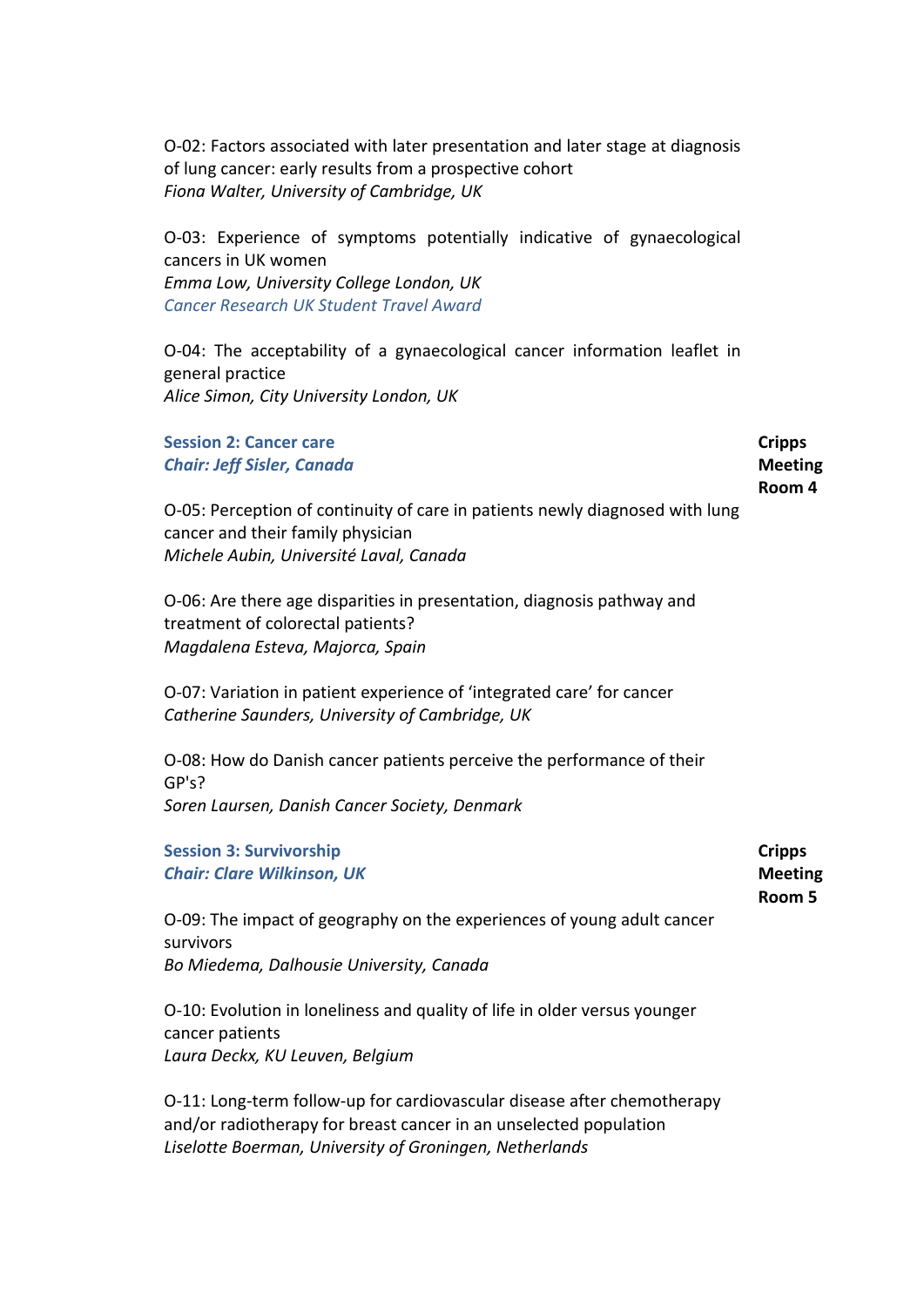O-12: Characteristics of high health care users among childhood, adolescent and young adult cancer survivors *Mary McBride, BC Cancer Agency, Canada*

| 12.15 | Plenary: oral presentation session for 'Best Abstracts'<br><b>Chair: Richard Neal, UK</b>                                                                                                                                                                                                                                                                    | <b>The</b><br>Auditorium                             |
|-------|--------------------------------------------------------------------------------------------------------------------------------------------------------------------------------------------------------------------------------------------------------------------------------------------------------------------------------------------------------------|------------------------------------------------------|
|       | O-13: Cancer-related gut feelings among Dutch general practitioners<br>Gé Donker, NIVEL, Netherlands<br><b>Cancer Research UK Postdoc Travel Award</b>                                                                                                                                                                                                       |                                                      |
|       | O-14: Does having a melanoma excised in primary care lead to poorer<br>outcomes?<br>Peter Murchie, University of Aberdeen, UK                                                                                                                                                                                                                                |                                                      |
|       | O-15: Partners of cancer patients have increased primary health care use<br>for somatic and psychosocial problems<br>Marianne Heins, NIVEL, Netherlands                                                                                                                                                                                                      |                                                      |
| 13.00 | Lunch                                                                                                                                                                                                                                                                                                                                                        | <b>The Gallery</b>                                   |
| 14.00 | <b>Workshops</b><br>W-1: International collaborative research to improve cancer screening<br>Christine Campbell, University of Edinburgh, UK<br>Carrie Klabunde, National Cancer Institute, USA<br>Stephen Taplin, National Cancer Institute, USA<br>David Weller, University of Edinburgh, UK                                                               | <b>Cripps</b><br><b>Meeting</b><br>Room 4            |
|       | W-2: Contributions and challenges of qualitative approaches to primary<br>care cancer research<br>Rikke Sand Andersen, Aarhus University, Denmark<br>Linda Birt, University of Cambridge, UK                                                                                                                                                                 | <b>Cripps</b><br><b>Meeting</b><br>Room <sub>3</sub> |
|       | W-3: Workshop on international policy initiatives on early cancer diagnosis<br>in primary care<br>Jon Emery, Universities of Western Australia, Melbourne and Cambridge<br>Greg Rubin, Durham University, UK<br>Georgios Lyratzopoulos, University of Cambridge, UK<br>Peter Vedsted, Aarhus University, Denmark<br>Jeff Sisler, CancerCare Manitoba, Canada | <b>Cripps</b><br><b>Meeting</b><br>Room 5            |
| 15.30 | Tea                                                                                                                                                                                                                                                                                                                                                          | <b>The Gallery</b>                                   |
| 15.45 | Oral presentations in parallel sessions                                                                                                                                                                                                                                                                                                                      |                                                      |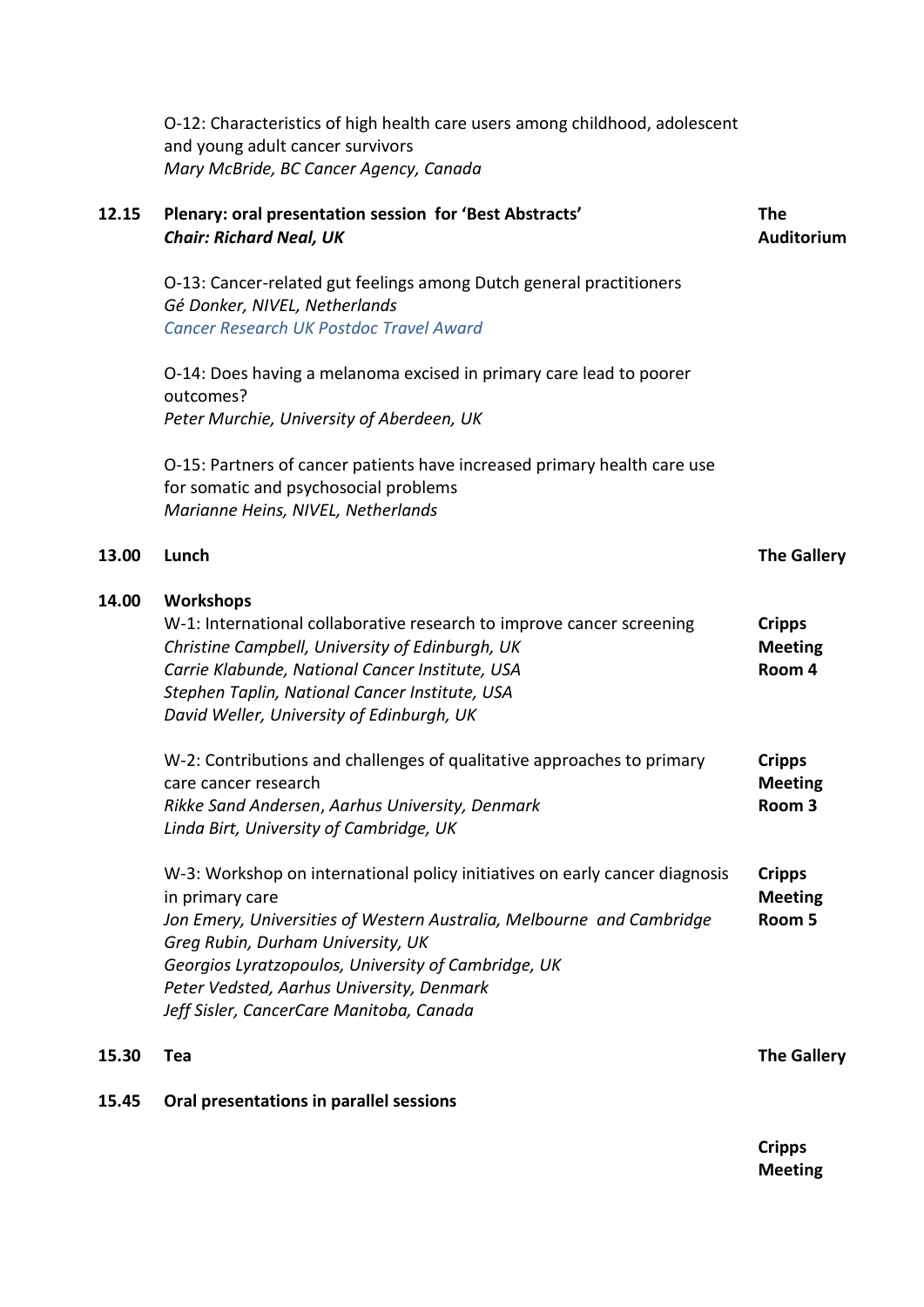**Session 4: Symptom appraisal**  *Chair: Fiona Walter, UK*

O-16: Cancer symptom appraisal in everyday life: a community-based qualitative interview study *Katriina Whitaker, University College London, UK Cancer Research UK Postdoc Travel Award*

O-17: How does the thought of cancer arise during a consultation? *May-Lill Johansen, University of Tromsø, Norway*

O-18: Missing early presentations of cancer: effects of an alternative explanation and disease prevalence *Olga Kostopoulou, King's College London, UK*

**Session 5: Diagnosis and follow-up** *Chair: Christine Campbell, UK* O-19: Clinical features of myeloma in primary care **Cripps Meeting Room 4**

*Willie Hamilton, University of Exeter, UK*

O-20: Quality deviations during the diagnostic pathway for Danish cancer patients as assessed by the GP and the patient - prevalence, types and agreement *Henry Jensen, Aarhus University, Denmark*

O-21: Who's doing what? The role of physician specialties in colorectal cancer follow-up care in Manitoba, Canada *Jeff Sisler, University of Manitoba, Canada* 

| <b>Session 6: Database studies</b>                                    | <b>Cripps</b>  |
|-----------------------------------------------------------------------|----------------|
| <b>Chair: Steve Taplin, USA</b>                                       | <b>Meeting</b> |
|                                                                       | Room 5         |
| O-22: Development of methods to evaluate the pre-diagnostic breast    |                |
| cancer patient trajectory linking existing population-level databases |                |
| Marcy Winget, Cancer Care, Alberta Health Services, Canada            |                |

O-23: Variation in use of the 2-week referral pathway for suspected cancer *David Meechan, Trent Cancer Registry, UK*

O-24: Factors associated with the length of the peri-diagnostic encounter leading to an oral cavity cancer diagnosis: demonstration of a new approach using administration data *Patti Groome, Queen's University, Canada*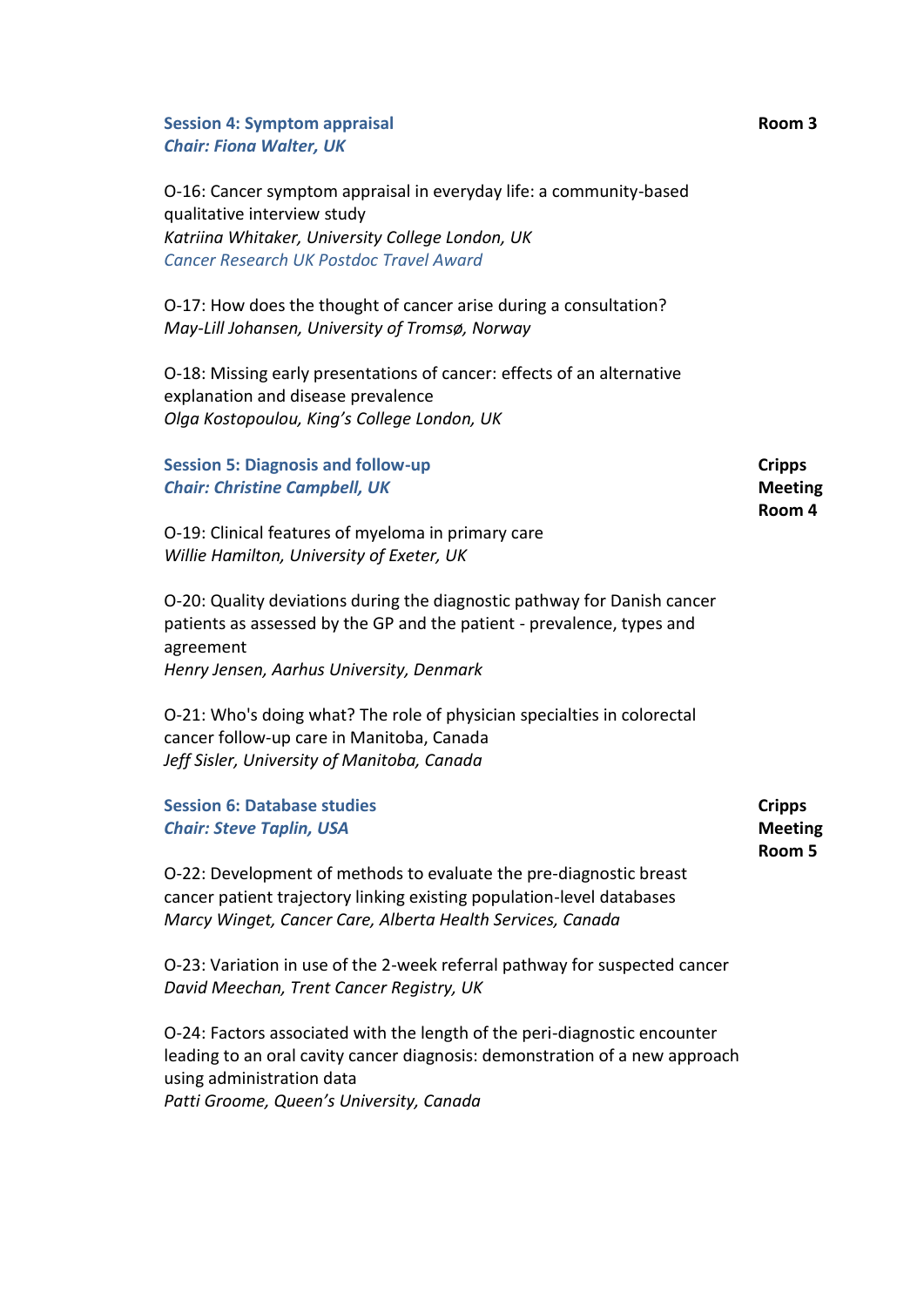| 16.30                    | Plenary<br><b>Chair: Greg Rubin, UK</b>                                                                                                                                                 | <b>The</b><br><b>Auditorium</b> |
|--------------------------|-----------------------------------------------------------------------------------------------------------------------------------------------------------------------------------------|---------------------------------|
|                          | Cancer registry data - what do you really need?<br>Dr Jem Rashbass, Eastern Cancer Registry and Information Centre, National<br>Director for Disease Registers in Public Health England |                                 |
|                          | <b>Social programme</b><br><b>Jesus College, Cambridge</b>                                                                                                                              |                                 |
| 17.00-<br>18.30<br>18.30 | Free time<br>Opportunity for guided walking and running tours<br>A short RECITAL by the CHORISTERS OF JESUS COLLEGE, CAMBRIDGE<br>and Mr Mark Williams, Director of Music*              | <b>Chapel</b>                   |
| 19.00                    | <b>RECEPTION in the Upper Hall*</b>                                                                                                                                                     | <b>Upper Hall</b>               |
| 19.45                    | DINNER in the Great Hall*<br>with a short Welcome from Prof Sir Bruce Ponder, Fellow of Jesus College,<br>Cambridge<br>انتار معانات التقارب المتحدث والمستحدث                           | <b>Great Hall</b>               |

*\* By kind permission of the Master and Fellows of Jesus College, Cambridge*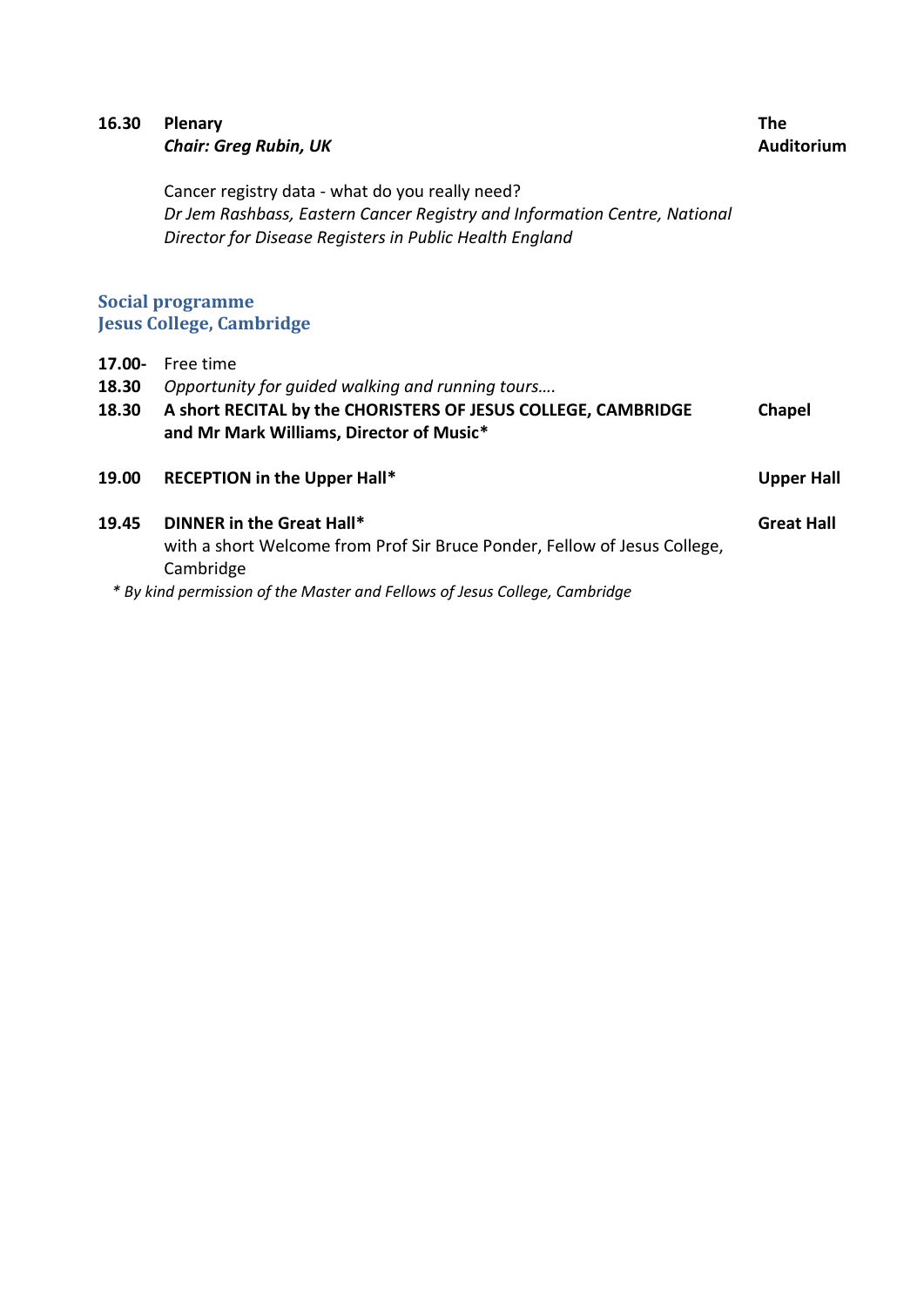# **Tuesday 15th April**

### **Cripps Court, Magdalene College, Cambridge**

#### **08.30 Plenaries: New approaches to early diagnosis and quality of care**  *Chair: Kurt Stange, USA* **The Auditorium**

New diagnostic approaches for primary care *Prof Rebecca Fitzgerald, MRC Cancer Cell Unit, University of Cambridge, UK*

- **09.00**  What do we know about improving quality of care? Is it relevant to primary care for cancer? *Prof Martin Roland, Professor of Health Services Research, University of Cambridge, UK*
- **09.30 Discussion**

| 09.50 | <b>Coffee</b>                                | <b>The Gallery</b> |
|-------|----------------------------------------------|--------------------|
|       | Informal networking time with poster viewing | Orangery &         |
|       |                                              | <b>East Room</b>   |
| 10.30 | <b>Electronic posters</b>                    | <b>The</b>         |
|       | <b>Chair: Peter Vedsted, Denmark</b>         | Auditorium         |

P-01: Patients' preferences for post-treatment breast cancer follow-up in primary care versus secondary care: a qualitative survey *Annette Berendsen, University of Groningen, Netherlands*

P-02: Interviews with primary care teams in Lancashire and South Cumbri *Neil Cook, University of Central Lancashire, UK*

P-03: Use of electronic communication media to enhance cancer screening in primary care *Alan Katz, University of Manitoba, Canada*

P-04: The role of primary care in the management of teenagers and young adults with cancer: a qualitative study *Matthew Ridd, University of Bristol, UK*

P-05: Does seeing the same general practitioner affect how quickly breast, colorectal or lung cancer are diagnosed? *Matthew Ridd, University of Bristol, UK*

P-06: Perceived delay in lung, colorectal, breast and prostate cancer diagnosis: analysis of data from the national GP audit *Christina Dobson, Durham University, UK Cancer Research UK Student Travel Award*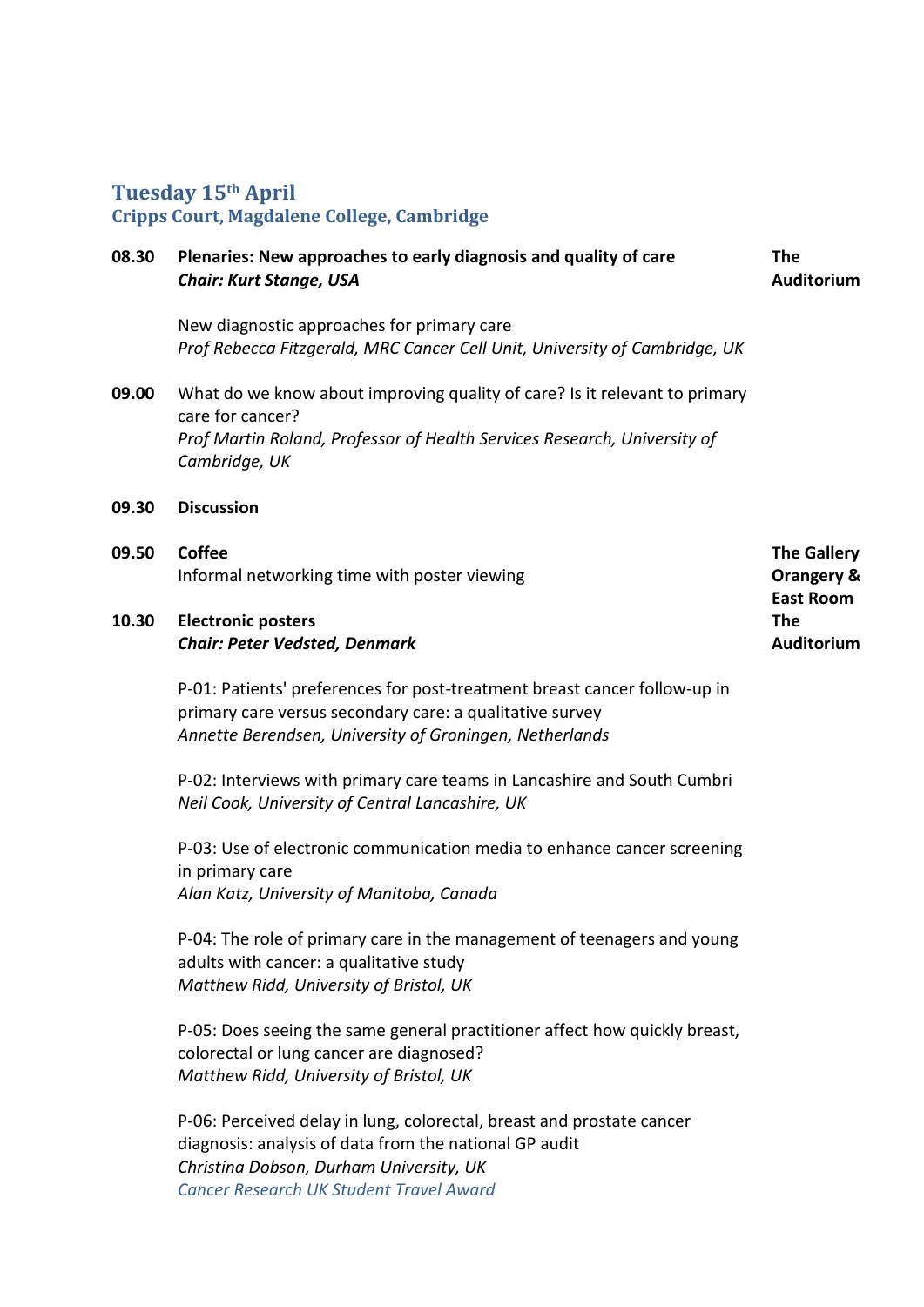P-07: Development of the Find Cancer Early community education campaign in regional Western Australia *Victoria Gray, The University of Western Australia, Australia*

P-08: The GP's role in advising cancer patients about Complementary and Alternative Medicine *Corina Guethlin, Goethe-University Frankfurt, Germany*

P-09: Development and implementation of a mobile application (app) to support patients during shared-care follow-up after testicular cancer. *Hink Boer, University of Groningen, Netherlands*

P-10: Quality of GP-care as perceived by cancer patients in different phases of illness *Petra Hopman, NIVEL, Netherlands*

P-11: 'I deal with the small things'. The doctor-patient relationship and professional identity in GPs stories of cancer care *May-Lill Johansen, University of Tromsø, Norway*

P-12: Family physicians' (FPs) views on Survivorship Care Plans (SCPs) as tools to support follow-up of breast cancer patients *Mary Ann O'Brian, University of Toronto, Canada*

P-13: Developing and implementing a primary care practice based curriculum for cancer survivorship *Linda Overholser, University of Colorado, USA*

P-14: Emotions: do they have a role in medical help-seeking for symptoms suggestive of cancer? A systematic literature review *Chantal Smeekens, University of Cambridge, UK*

### **11.15 Paper posters** in guided small group tours *Leaders: Michele Aubin, Canada; Carrie Klabunde, USA; Peter Murchie, UK;*  **East Room***Marie Pirotta, Australia* **Orangery &**

P-15: GP and practice determinants of safety netting in cancer diagnosis: findings from the International Cancer Benchmarking Partnership (ICBP) Module 3 for Wales *Adrian Bellwood, Bangor University, UK*

P-16: Prevalences of potential lung cancer symptoms stratified by common comorbidities in GP-referred chest-X-ray attendees: implications for improving earlier diagnosis *Lucy Brindle, University of Southampton, UK*

P-17: "Keep it short and simple": GPs' pragmatic needs for inter-provider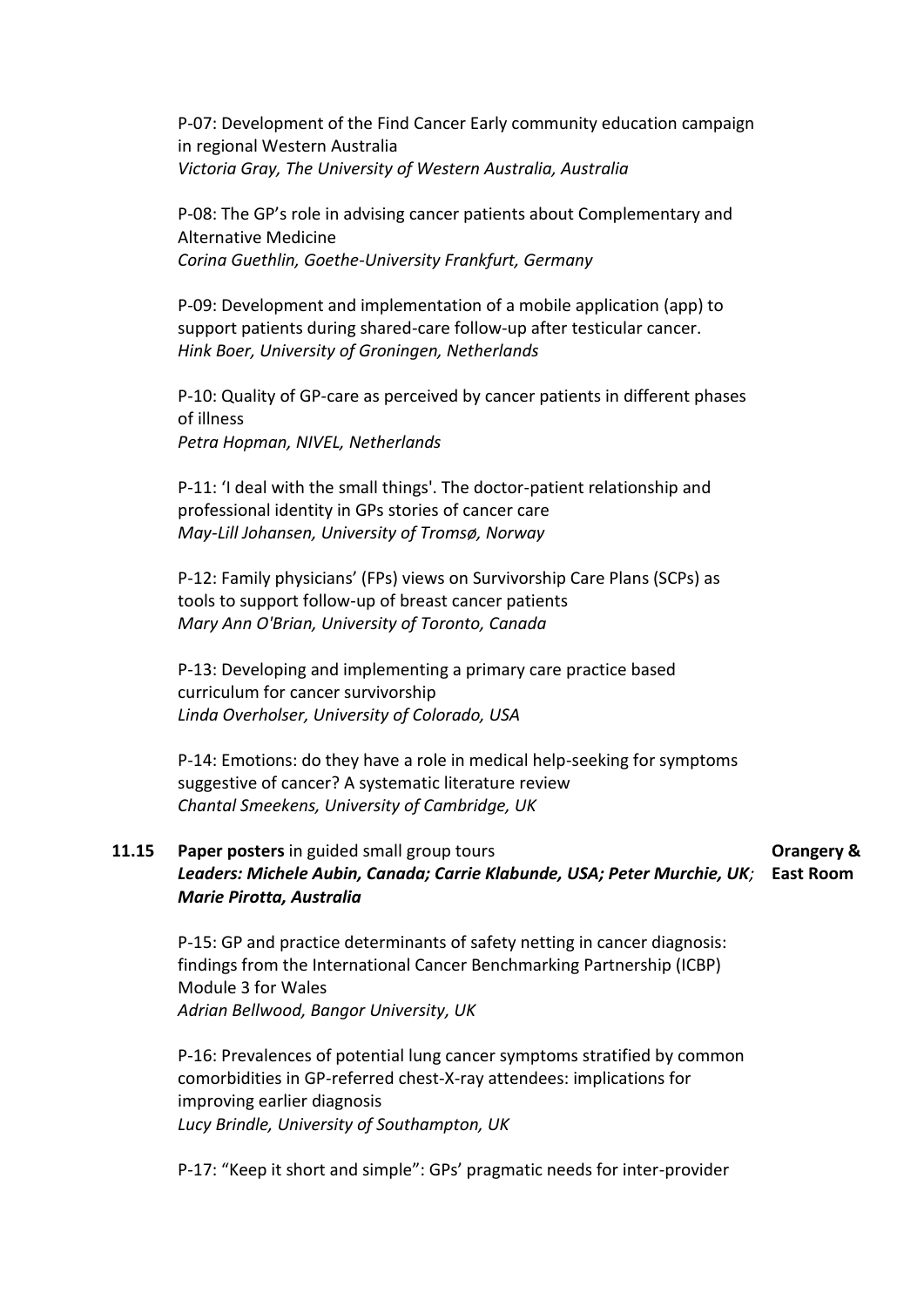information exchange *Anne Dahlhaus, Goethe-University Frankfurt, Germany*

P-18: Routes to diagnosis of lung cancer in Denmark *Louise Guldbrandt, Aarhus University, Denmark Cancer Research UK Student Travel Award*

P-19: Changes in the cancer screening system in Japan *Chisato Hamashima, National Cancer Centre, Japan*

P-20: Systematic needs assessment of cancer patients in primary care based on a new web-based patient questionnaire *Dorta Gilså Hansen, University of Southern Denmark, Denmark*

P-21: Alarm symptoms of cancer and healthcare-seeking behaviour. A population-based, cross-sectional study *Dorte Ejg Jarbøl, University of Southern Denmark, Denmark*

P-22: Quality deviations during the diagnostic pathway for Danish cancer patients assessed by their GPs- prevalence and type and association with diagnostic time interval *Henry Jensen, Aarhus University, Denmark*

P-23: Distance to screening site and participation in screening for breast cancer – a population-based study *Line Flytkjær Jensen, Aarhus University, Denmark*

P-24: A study of primary care consultations preceding referral and diagnosis of cancer *Nadia Llanwarne, University of Cambridge, UK*

P-25: Domiciliary care and primary caregivers of patients with terminal cancer *Joan Llobera, Majorca, Spain*

P-26: Comparing future strategies for medical oncology management in New Zealand and the Netherlands *Jiska Meijer, University Medical Center Groningen, Netherlands*

P-27: Using calendar landmarking instruments may aid patient recall of cancer symptom time intervals from onset to diagnosis *Katie Mills, University of Cambridge, UK*

P-28: Impact on patterns of urgent referral for suspected cancer of a national early diagnosis initiative in primary care *Greg Rubin, Durham University, UK*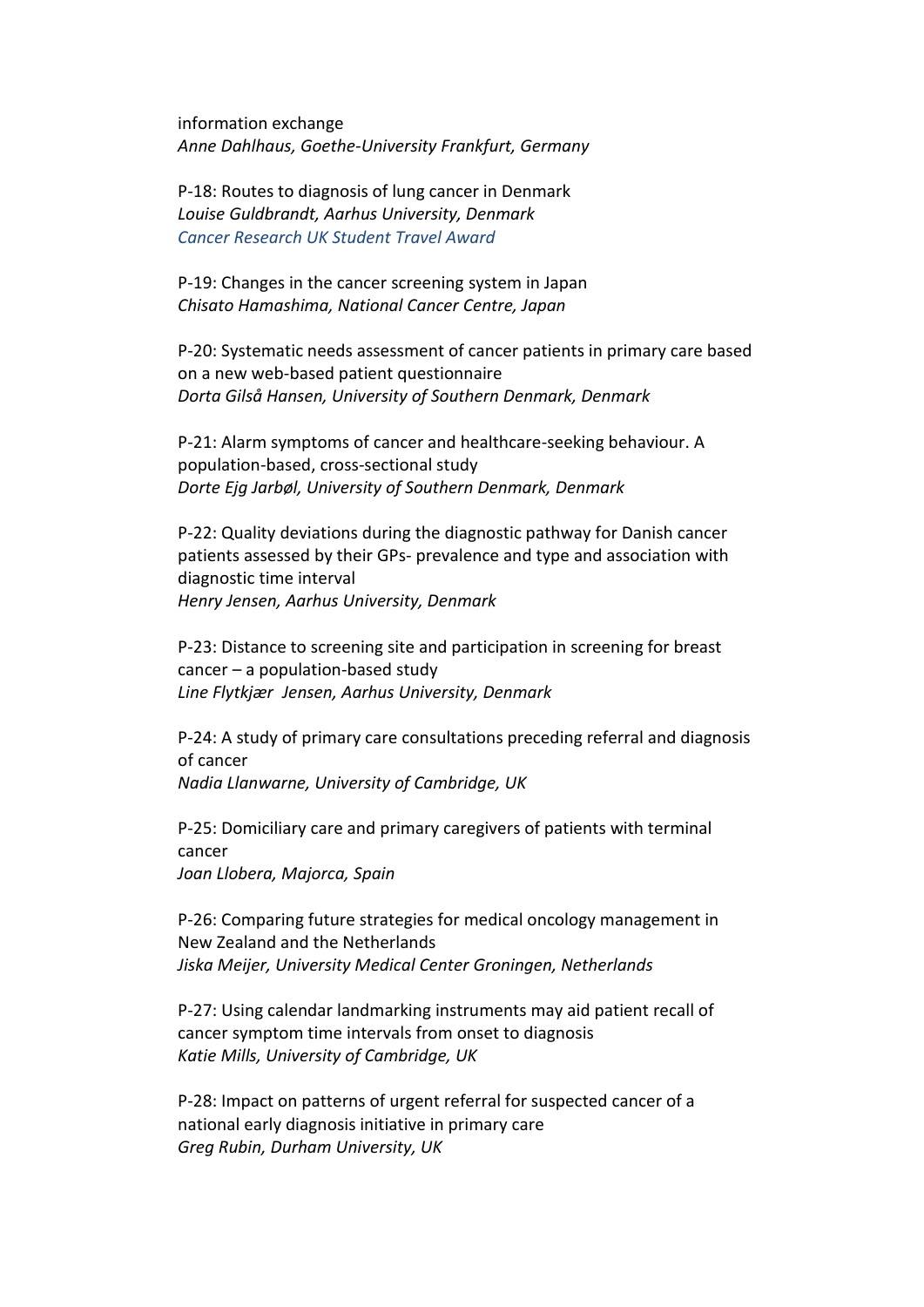P-29: Unbearable suffering studied in end-of-life cancer in Dutch primary care *Cees Ruijs. VU University Medical Centre, Amsterdam, Netherlands*

P-30: Symptomatic diagnosis of lung cancer: a systematic review *Joanna Shim, University of Southampton, UK*

P-31: To what extent does prevention explain the paradox of primary care? *Kurt Stange, Case Western Reserve University, USA*

P-32: The effect of continuing medical education (CME) on cancer risk assessment skills in Danish general practice *Berit Skjoedeberg Toftegaard, Aarhus University, Denmark*

P-33: Why do some patients present with thicker melanomas? A qualitative exploration of patients' symptom detection and help-seeking decisions. *Linda Birt, University of Cambridge, UK*

### **12.00 Oral presentations in parallel sessions**

| <b>Session 7: Early diagnosis</b><br><b>Chair: Knut Holtedahl, Norway</b>                                                                                                                | <b>Cripps</b><br><b>Meeting</b><br>Room 3 |
|------------------------------------------------------------------------------------------------------------------------------------------------------------------------------------------|-------------------------------------------|
| O-25: Should GPs investigate or refer for lower-risk cancer symptoms, and<br>does it matter?<br>Richard Neal, Bangor University, UK                                                      |                                           |
| O-26: Delay in cancer diagnosis and primary healthcare<br>Dominique Tremblay, University, Canada                                                                                         |                                           |
| O-27: Cancer suspicion in general practice: the role symptoms and patients<br>characteristics and relationships with subsequent cancer<br>Benedicte Scheel, University of Tromsø, Norway |                                           |
| O-28: Patient views on being referred for diagnostic testing for cancer $-a$<br>vignette based survey<br>Jon Banks, University of Bristol, UK                                            |                                           |
| <b>Session 8: Inequalities &amp; cancer diagnosis</b><br><b>Chair: Peter Rose</b>                                                                                                        | <b>Cripps</b><br><b>Meeting</b><br>Room 5 |

O-29: Ethnic inequality in cancer diagnosis *Taminola Martins, Exeter University, UK*

O-30: General practitioners' suspicion of cancer and other serious diseases: implications for future diagnosis and use of healthcare services *Peter Hjertholm, Aarhus University, Denmark*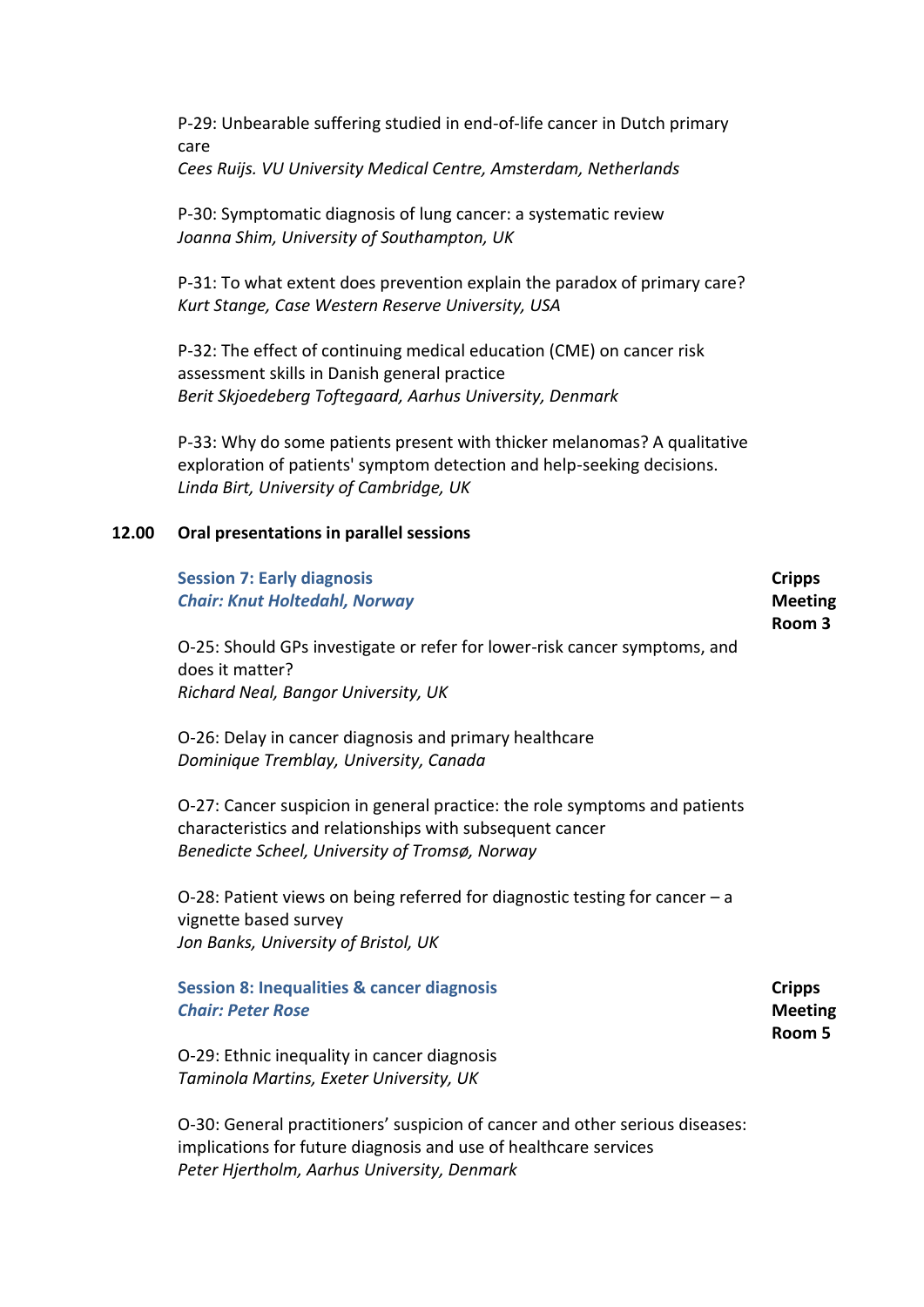| O-31: Cultural explanatory model for cervical cancer: the implications for |
|----------------------------------------------------------------------------|
| health seeking and treatment outcome in Uganda                             |
| Amos Deogratius Mwaka, Makerere University, Uganda                         |

O-32: Gender inequalities in promptness of diagnosis of bladder and renal cancer: secondary analysis of national audit data *Georgios Lyratzopoulos, University of Cambridge, UK*

### **Session 9: Primary care trials and complex interventions** *Chair: Bo Miedema, Canada* **Cripps Meeting Room 4**

O-33: Developing a community-based complex intervention to improve quality of life in people with colorectal cancer: evidence, theory and acceptability *Nicola Gray, University of Aberdeen, UK*

O-34: Effectiveness and cost-effectiveness of dermoscopy in primary care: a cluster randomised clinical trial *Cecile Koelink, University of Groningen, Netherlands*

O-35: The ProCare Trial: a phase II randomised controlled trial of shared care for men with prostate cancer *Jon Emery, University of Western Australia, Australia*

# **13.00 Lunch The Gallery**

**14.00 Ca-PRI welcomes NAEDI: introductions** *David Weller, Chair of executive board Ca-PRI*

### **14.05** Overview & update of primary care NAEDI studies *Dr Sara Hiom, Director of Early Diagnosis & Patient Engagement, Cancer Research UK*

### **14.30 International Cancer Benchmarking Partnership**  *Chair: Willie Hamilton, UK*

**The Auditorium**

**Auditorium**

**The** 

ICBP 2: Public awareness and attitudes *Prof Jane Wardle, University College London, UK*

ICBP Module 3: Factors in primary care that might affect international differences in cancer survival *Dr Peter Rose, University of Oxford, UK*

ICBP Module 4: Time intervals from first symptom to treatment *Prof Peter Vedsted, Aarhus University, Denmark Prof David Weller, University of Edinburgh, UK*